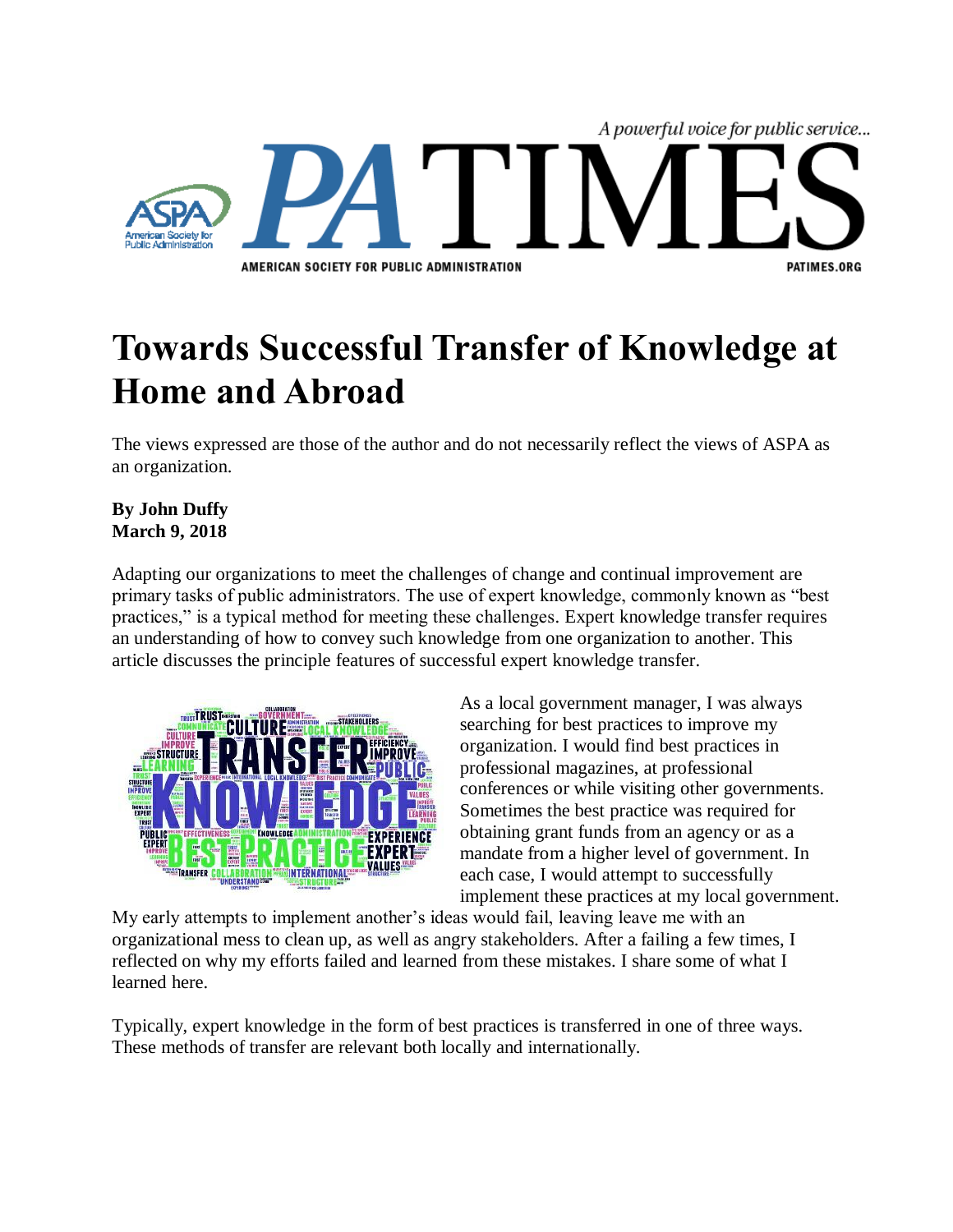The first method is characterized as a mandate for obtaining resources, such as when a granting agency requires the adoption of practices as a condition for receiving grant funds. Mandated practices typically arrive in the "one size fits all" variety; therefore, they do not adequately consider an organization's history, culture and values. As an organization's culture and values define the accepted behaviors and norms of the working environment, practices that are not congruent with the attributes are generally rejected by those responsible for implementation. Moreover, mandated practices fail to account for workforce expertise and resource availability. Thus, an organization may find itself without the technical and financial wherewithal to implement a practice. In addition, mandated practices ignore local expertise and stakeholders neglecting the benefit of first-hand knowledge of local problems and local support. Thus, the likelihood of successful adoption is low.

The second method is typified by an organization seeking to improve itself by merely copying best practices used elsewhere; such as adopting procedures recommended by an international professional organization. While this second method improves upon the first because it is initiated by the organization, the method has similar pitfalls to the first method; these being, failure to consider the organization's history, culture, values, capacity, use of local knowledge and stakeholder input. Once again, the likelihood of successful adoption is low.

The third method consists two stages. The first stage is recognizing that a best practice is an innovation. Innovations are newly introduced practice to an organization even though the practice may have a history of being performed elsewhere. For example, performance measurement systems exist at many governments throughout the world. Yet, if a particular local government has never used a performance measurement system, and then seeks to implement one, it is considered an innovation to that organization.

For an innovation to be successfully transferred from one party to another, a trustful relationship must exist. The trustful relationship must exist because implementing an innovation is risky business, and failures can have undesirable consequences. Thus, we are more likely to listen to, and take action on, an innovation from a trusted party who is aware of our background and organization before we risk its implementation. Trustful relationships are built through ongoing collaboration where information is exchanged over time between parties.

Once an innovative practice has been successfully communicated, the second stage of the process must be successfully navigated. This second stage consists of tailoring the innovation to comport with the history, culture and values of the organization. Careful attention must be paid to these organizational attributes because they determine what is acceptable in terms of behavior and outcomes. In other words, these attributes will determine how the workforce will implement the best practice and how stakeholders will react. Best practices that align well with an organization's culture and values are much more likely to be successfully implemented because they reinforce one another. The existing governmental structure must also be considered to ensure that the appropriate levels of authority and responsibility exist to implement the practice. In addition, adequate resources such as workforce training, new equipment, etc., must be available to support the changes resulting from implementing the best practice. As importantly, the use of local knowledge is vital for success as it provides first-hand guidance on how a best practice should be tailored to address local conditions. Also necessary is effective dialogue with